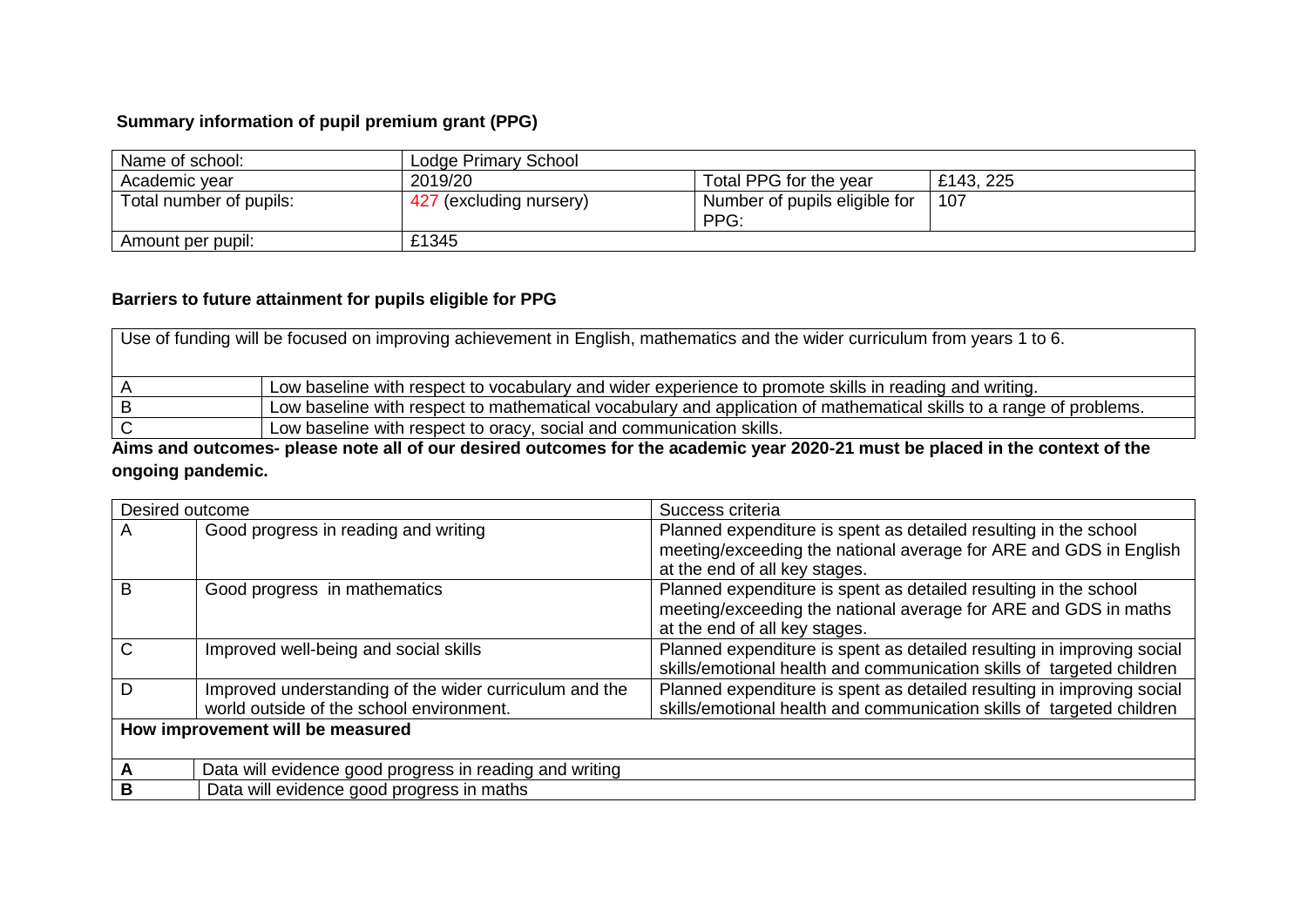## **C** Data ( including SDQ and Boxall profile) will demonstrate progress in the overall well-being of targeted pupils

## **Planned expenditure**

| <b>Desired outcome</b> | Action(s)                                                                                                                                                                                  | <b>Intended outcomes</b>                                                                                                | <b>Budget</b><br>allocation | <b>Review date</b>                                                                                                                                                                                                                                                                                                                                                                                                                                                                                                                      |
|------------------------|--------------------------------------------------------------------------------------------------------------------------------------------------------------------------------------------|-------------------------------------------------------------------------------------------------------------------------|-----------------------------|-----------------------------------------------------------------------------------------------------------------------------------------------------------------------------------------------------------------------------------------------------------------------------------------------------------------------------------------------------------------------------------------------------------------------------------------------------------------------------------------------------------------------------------------|
| A, B                   | Non class based teachers deployed<br>to work with Y6 and Y5 children.<br>(50%)<br>Children will receive focused<br>support in smaller groups. Our main<br>focus is English and maths.      | The targeted children will<br>make accelerated progress in<br>English and maths. Gaps in<br>learning will be addressed. | £52,702                     | <b>July 2021</b><br>As there were no external assessments in<br>the last academic year, school data has<br>been analysed.<br>2021 Disadvantaged versus other pupils<br>YEAR <sub>6</sub><br>Reading: 47% v 53% (-6%)<br>Writing: 53% v 44% (+9%)<br>Maths: 47% v 49% (-2%)<br>There is a small difference between the<br>attainment of the children in Year 6.<br><b>YEAR 5</b><br>Reading: 54% v 51% (+3%)<br>Writing: 58% v 37% (+21%)<br>Maths: 54% v 53% (+1%)<br>Disadvantaged are outperforming other<br>pupils across all areas. |
| A, B                   | Extra staffing in KS1 deployed to<br>work with focus children. Children<br>will receive targeted support in<br>smaller groups with a focus on<br>English (including phonics) and<br>maths. | The targeted group will make<br>accelerated progress in<br>English and maths.                                           | £33,457                     | <b>July 2021</b><br><b>YEAR 2</b><br>Reading: 56% v 57% (-1%)<br>Writing: 44% v 51% (-7%)<br>Maths: 48% v 59% (-11%)<br>There is a small difference between the<br>attainment of our disadvantaged children<br>and our other children. This difference is<br>most evident in maths.                                                                                                                                                                                                                                                     |
| A, B                   | HLTA to work four times mornings<br>per week with targeted children in                                                                                                                     | The targeted group will make<br>accelerated progress in<br>English and maths.                                           | £11,970                     | <b>July 2021</b><br>Year 3 data shows that 79% of children<br>were reading at or above their                                                                                                                                                                                                                                                                                                                                                                                                                                            |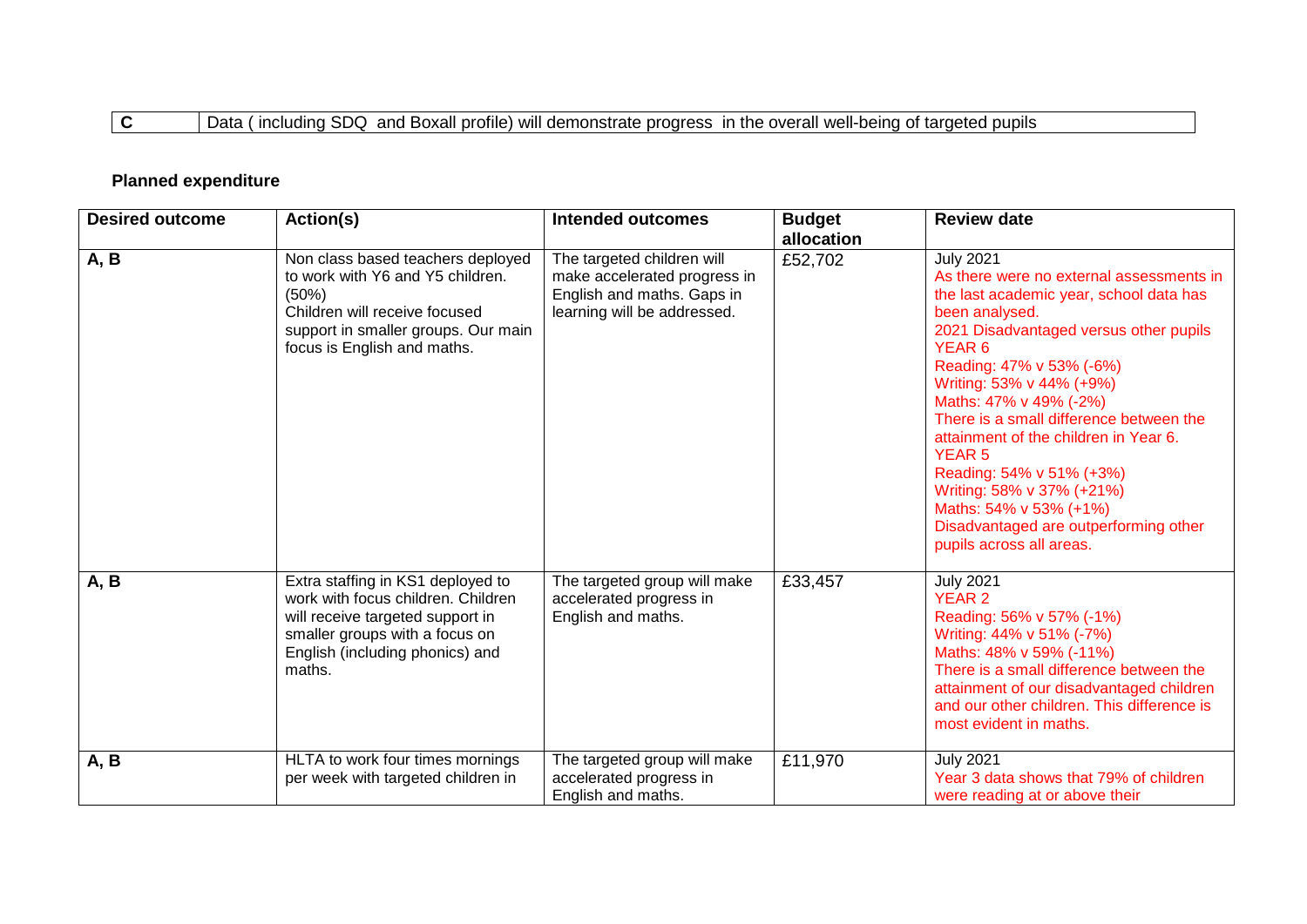|         | Years 3, and 4 with a focus on<br>English and maths.                                                                                                                                                                                                            |                                                                                                                                                                                                                   |          | chronological age in July 2021. This<br>compares to 68% in October 2020, an<br>increase of 11%.<br>Year 4 data shows that 70% of children<br>were reading at or above their<br>chronological age in July 2021. This is the<br>same as the percentage in October,<br>however, this year group had more<br>disruptions to their education as they had<br>three bubble closures as well as the<br>national lockdown in January -March. |
|---------|-----------------------------------------------------------------------------------------------------------------------------------------------------------------------------------------------------------------------------------------------------------------|-------------------------------------------------------------------------------------------------------------------------------------------------------------------------------------------------------------------|----------|-------------------------------------------------------------------------------------------------------------------------------------------------------------------------------------------------------------------------------------------------------------------------------------------------------------------------------------------------------------------------------------------------------------------------------------|
| C       | Children in need of emotional/social<br>support in reception, KS 1 and KS2.<br>We will continue to support children<br>through the support of a learning<br>mentor.                                                                                             | Targeted children will have<br>improved social/<br>communication skills and their<br>overall wellbeing will improve.                                                                                              | £7.887   | <b>July 2021</b><br>Due to Covid, this support was based<br>mainly in our EYFS. Staff report that the<br>children settled well into reception despite<br>the upheaval across the educational<br>sector last year and were well prepared<br>for Year 1.                                                                                                                                                                              |
| A,B     | Children will receive extra targeted<br>support after school in English and<br>maths. These sessions will be<br>taught by our teachers.                                                                                                                         | Targeted children will make<br>accelerated progress in<br>English and maths.                                                                                                                                      | £6220    | <b>July 2021</b><br>Unfortunately, due to the ongoing<br>pandemic, this did not happen.                                                                                                                                                                                                                                                                                                                                             |
| A,B,D   | We will be subsidising IT<br>subscriptions (Star Reading,<br>Espresso, Mathletics, Bug Club)<br>and IT purchases. This will ensure<br>that all children are able to access<br>the curriculum, ensuring that they<br>have the necessary technological<br>skills. | Children's computing skills will<br>improve.<br>Access to IT will also improve<br>children's<br>reading/mathematical/research<br>skills. It will provide a useful<br>tool for learning during bubble<br>closures. | £1329.52 | <b>July 2021</b><br>These resources proved invaluable<br>across the school last year. More children<br>accessed the online learning tools as the<br>year progressed. Our progress data<br>evidences that most children made good<br>progress.                                                                                                                                                                                       |
| A,B,C,D | Subsidy of the salaries of ten<br>support staff. Targeted children are<br>supported throughout the<br>curriculum.                                                                                                                                               | The attainment of<br>disadvantaged children<br>continues to be a priority for<br>our school, and therefore we<br>will continue to allocate<br>funding for this.                                                   | £30,825  | <b>July 2021</b><br>In school data shows that disadvantaged<br>children made good progress in maths<br>and English.                                                                                                                                                                                                                                                                                                                 |